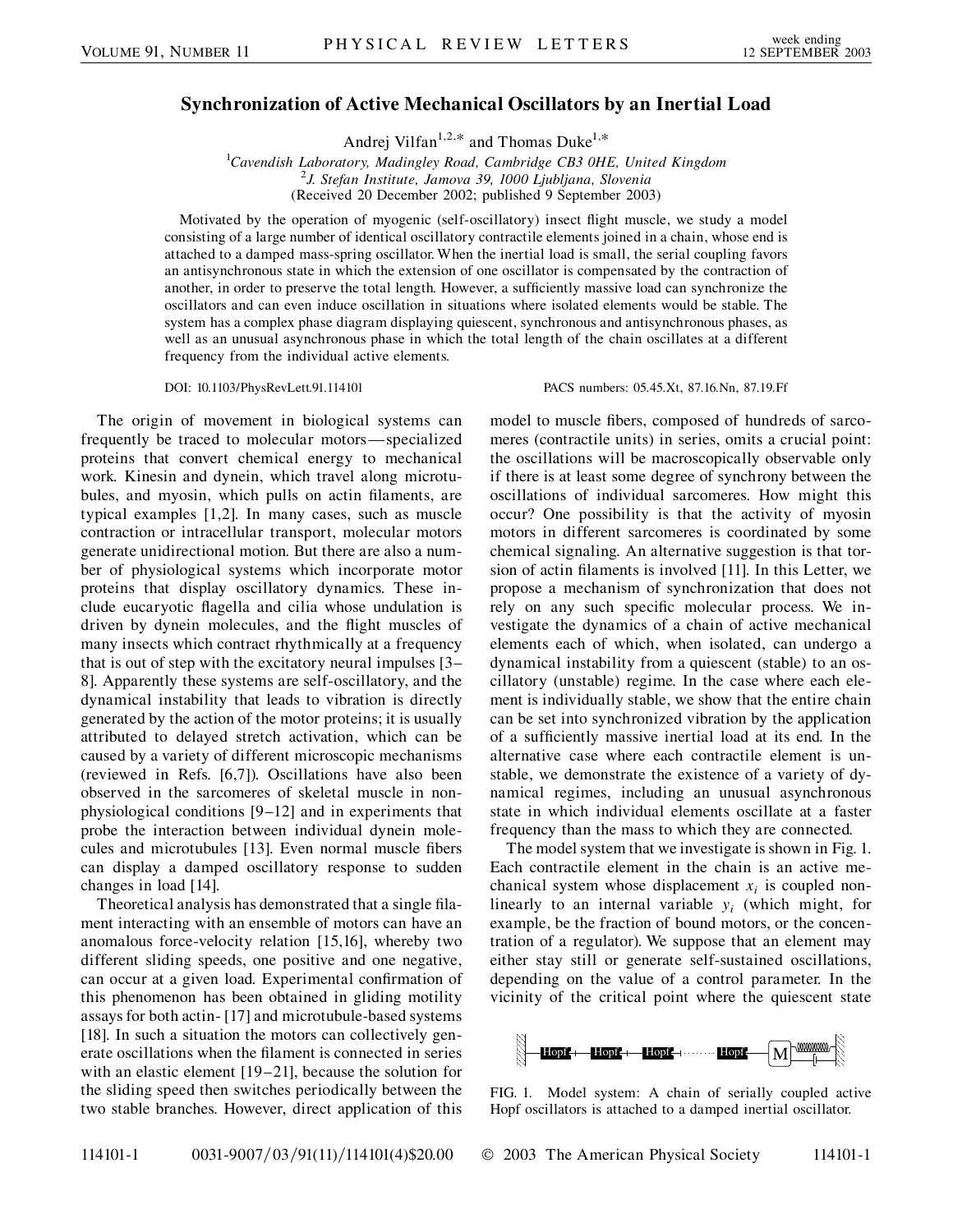becomes unstable, the dynamics may be described by the canonical equation for a Hopf bifurcation. Writing the complex variable  $z_i = x_i + iy_i$ , we have

$$
\dot{z}_i = (i\omega + \epsilon)z_i - B|z_i|^2 z_i + F/\zeta, \qquad (1)
$$

where  $\epsilon$  is the control parameter and  $\omega$  is the characteristic frequency of each active oscillator.  $F$  is the force acting on each of the oscillators in the chain, due to the coupled mass-spring system and is determined by its equation of motion:

$$
F = -M \sum_{i=1}^{N} \text{Re}(\ddot{z}_i + \Omega^2 z_i + \gamma \dot{z}_i), \tag{2}
$$

where *M* is the mass of the load,  $\gamma$  is a measure of the damping, and  $\Omega$  is the natural frequency of the massspring system. In order to proceed further with the analysis and obtain numerical solutions, we replace Eq. (2) with a first-order differential equation by inserting  $\ddot{z}_i$ from the first derivative of Eq. (1)

$$
\dot{F} = -\frac{\zeta}{NM}F + \frac{\zeta}{N} \sum_{i=1}^{N} \left( -\epsilon \operatorname{Re} \dot{z}_i + \omega \operatorname{Im} \dot{z}_i + B \operatorname{Re} \frac{d(z_i^2 z_i^*)}{dt} \right) - \Omega^2 \operatorname{Re} z_i - \gamma \operatorname{Re} \dot{z}_i \right), \tag{3}
$$

where the terms containing  $\dot{z}_i$  can be substituted from Eq. (1).

These equations constitute a system of globally coupled oscillators [22–25] (the oscillators interact with each other via the single variable *F*). However, our model differs in a crucial way from classical models of synchronization, such as the Kuramoto model [26], in that the coupling variable  $F$  is determined by a first-order differential equation [Eq. (3)], rather than as a function of the variables  $z_i$ . By expressing all frequencies in terms of  $\omega$ variables  $z_i$ . By expressing an inequencies in terms of  $\omega$ <br>and amplitudes in terms of  $\sqrt{\omega/B}$ , and assuming  $N \gg 1$ , the number of model parameters is reduced to four:  $\epsilon/\omega$ ,  $\Omega/\omega$ ,  $\gamma/\omega$ , and  $\zeta/NM\omega$ .

We start our analysis by considering the situation in which the active elements would be stable if isolated,  $\epsilon$  < 0. With  $\epsilon$  fixed, the frequency of the inertial oscillator  $\Omega$  acts as a control parameter for the system as a whole. We can identify a transition between a *quiescent* phase (for  $\Omega < \Omega_c$ ) in which the entire system is at rest, and a *synchronized* phase (for  $\Omega > \Omega_c$ ) in which all of the contractile elements and the massive load oscillate together (see Fig. 2). At the critical value  $\Omega = \Omega_c$  the system undergoes a Hopf bifurcation. In its vicinity we can use linear stability analysis, because the amplitude tends to zero there. In the synchronized phase, all oscillators have identical displacement  $z_i \equiv z = x + iy$ , and Eqs. (1) and (3) form a system of three coupled differential equations for *x*, *y*, and *F*. The characteristic equation for the eigenvalues of the Jacobian reads  $\lambda^3$  –  $(\epsilon - \zeta/NM - \gamma)\lambda^2 + (\Omega^2 - \epsilon\gamma - 2\epsilon\zeta/NM)\lambda - \Omega^2\epsilon +$  $(\epsilon^2 + \omega^2)\zeta/NM = 0$ . The transition occurs when the real 114101-2 114101-2



FIG. 2. (a) Phase diagram (Q, quiescent; S, synchronous; Anti, antisynchronous; A, asynchronous) as a function of the control parameter  $\epsilon$  of the active elements and the frequency  $\Omega$ of the inertial oscillator. Other parameters have the values  $\zeta/NM\omega = 0.3125$  and  $\gamma/\omega = 0.2$ . The diagram was established by numerical solution of Eqs. (1) and (3). The phase boundary of the synchronous state is given by Eq. (4) for  $\epsilon < 0$ and can be determined by perturbation theory for  $\epsilon > 0$ . (b) Magnification of the boxed region in (a).

part of the complex eigenvalue pair changes sign, giving

$$
\Omega_c = \sqrt{\omega^2 / \left(1 + \frac{NM\gamma}{\zeta}\right) + \epsilon \left(\gamma - \epsilon + 2\frac{\zeta}{NM}\right)}.
$$
 (4)

The frequency *f* of synchronized oscillations at the bifurcation is given by the imaginary part of the complex eigenvalues:

$$
f = \sqrt{\omega^2/(1 + \gamma NM/\zeta) - \epsilon^2}.
$$
 (5)

Note that it is always the case that  $\Omega_c < f < \omega$ . Away from the bifurcation,  $\Omega < \Omega_c$ , the synchronized oscillations have a frequency lower than *f*, thus *f* represents the maximal frequency of the system.

To interpret this result in terms of the underlying physical model, we can consider two different ways of adjusting the load. In the first, illustrated in Fig. 2(a), we fix the mass and the damping of the inertial oscillator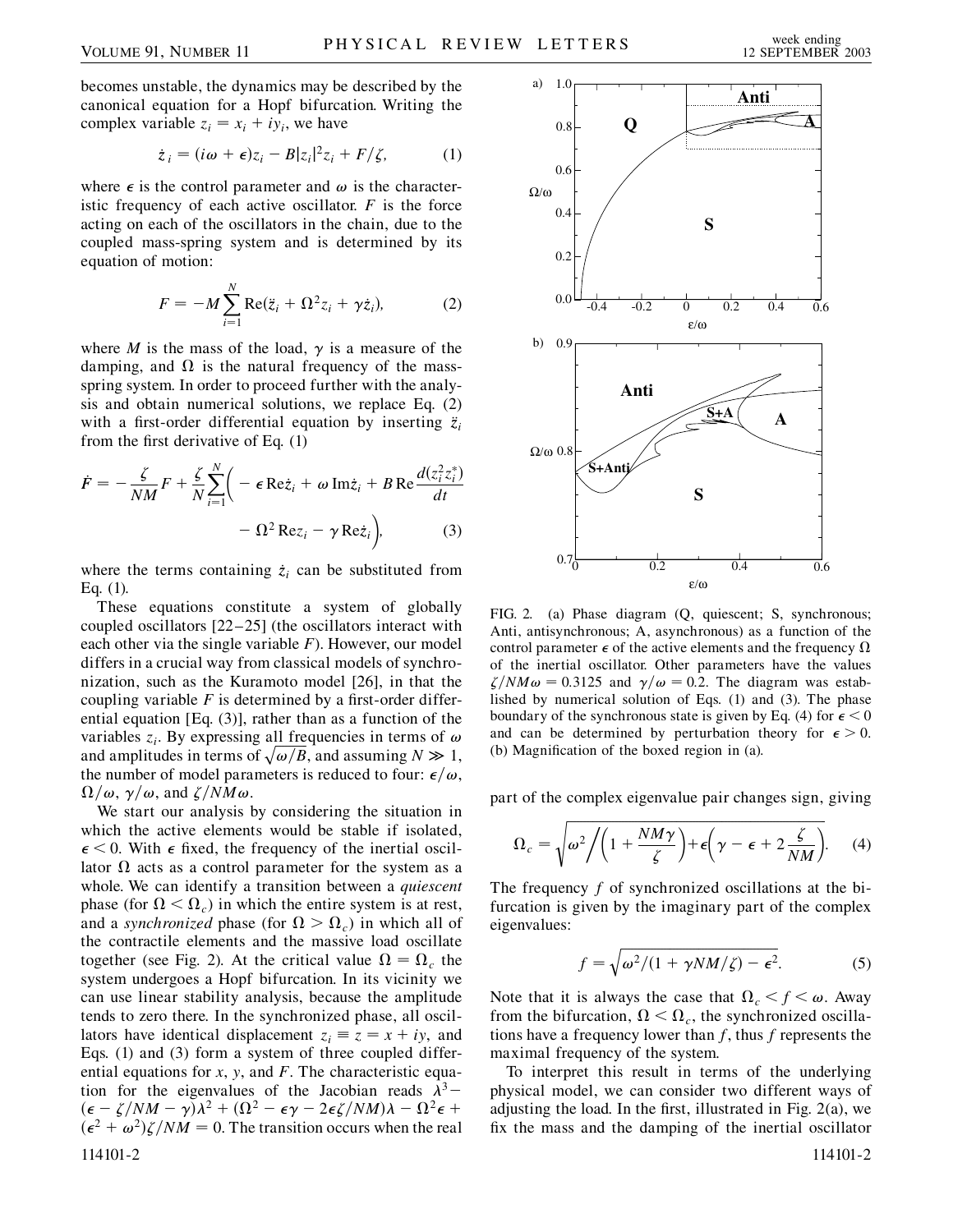(thus  $M = \text{const}$ ,  $\gamma = \text{const}$ ) and change the stiffness of the spring (a stiffer spring implies a higher frequency  $\Omega$ and vice versa). Then a sufficiently strong spring, such that  $\Omega > \Omega_c$ , will always maintain the stability of the system. But decreasing the stiffness can provoke a transition to synchronized oscillations, provided that the control parameter  $\epsilon$  lies above some threshold value, determined by the solution  $\Omega_c = 0$  of Eq. (4) (i.e., the active elements must be sufficiently close to their dynamical instability). We also note that the chain can oscillate synchronously even when the inertial oscillator itself is overdamped (i.e.,  $Q = \Omega/\gamma < 1$ ). In the second situation, we vary the mass *M* of the inertial oscillator while keeping the spring stiffness  $M\Omega^2$  and the damping  $M\gamma$  constant. Now we find that the system will remain quiescent if the mass is sufficiently small, but that a larger mass can make the system oscillate provided that  $\epsilon > -\omega/\sqrt{1 + NM\gamma/\zeta}$ .

We continue the analysis by considering the situation where the active elements are individually unstable,  $\epsilon > 0$ , and would oscillate spontaneously if isolated. In this case the system displays a greater variety of phases, as indicated in Fig. 2. For small values of  $\Omega$ , there is a *synchronous* phase as described above. For large values of  $\Omega$  there is an *antisynchronous* phase: All of the active elements oscillate with the same frequency  $\omega$ , but with a distribution of phases  $\phi_i = \arg(z_i)$  such that the sum of their extensions is always zero; thus the massive load remains stationary. When the inertial frequency  $\Omega$ quite closely matches the characteristic frequency  $\omega$  of the active oscillators, there is a remarkable phase in which the individual elements oscillate at one frequency, while the total extension oscillates at a different, lower frequency. We label this phase *asynchronous.* As shown in Fig. 3, active oscillators form clusters with different phases  $\phi_i$  and their phase velocities  $\dot{\phi}_i$  periodically slow down and speed up. The number of oscillators in each cluster generally decreases with increasing  $\epsilon/\omega$  and can be as small as one, which is the case in the example shown in Fig. 3. The ensemble of oscillators resembles a set of vehicles on a congested ring road, which repeatedly enter a traffic jam. Because vehicles enter the jam at its rear end and leave at the front, the jam progresses more slowly than the average speed of an individual vehicle. In our model, the total extension depends on the phase of the majority of active oscillators, and the oscillation frequency of the inertial load therefore corresponds to the speed of propagation of the traffic jam.

The dependencies on  $\Omega$  of the frequencies of individual elements, and of the total displacement, are shown in Fig. 4. Also shown are the corresponding amplitudes of motion. In the synchronous phase, both frequencies are equal and the amplitude of the inertial load is *N* times greater than that of each active element. In the asynchronous phase, the amplitude of the inertial oscillator falls towards zero, while that of the active elements approaches  $\sqrt{\epsilon}/B$ — the amplitude of spontaneous oscillations for an isolated element. At the same time, the frequency of





FIG. 3. The asynchronous state. (a) Phase  $\phi_i = \arg(z_i)$  of each of the  $N = 128$  active elements as a function of time. The phase velocity  $\dot{\phi}_i$  of a particular element is slow for a number of periods of oscillation, then speeds up over a few periods, then slows again. The average frequency of the active elements is therefore faster than the speed of propagation of the high-density area in the phase space, which is the frequency of the inertial load. (b) Total extension  $x = \sum_i \text{Re} z_i$  (in units  $N\sqrt{\omega/B}$ ) as a function of time, illustrating the lower frequency of the inertial oscillator. Parameters:  $\zeta/NM\omega = 0.3125$ ,  $\gamma/\omega = 0.2$ ,  $\epsilon/\omega = 0.6$ , and  $\Omega/\omega = 0.83$ .

the active oscillators approaches their characteristic frequency  $\omega$ . In the antisynchronous phase the frequency and amplitude of the active elements remain unchanging at these limiting values, and the inertial mass does not move. For large values of  $\epsilon$  all transitions are second order, and the system passes directly from the



FIG. 4. Frequency and amplitude of oscillations as a function of  $\Omega$  for a fixed, positive value of the control parameter ( $\epsilon/\omega$  = 0*:*6). These parameters correspond to moving up the right vertical axis of Fig. 2(a). The system transits from the synchronous (S), to the asynchronous (A), to the antisynchronous (Anti) phase. Black curves show the frequencies of the inertial load (continuous) and of the active elements (dashed). Gray curves show the rms amplitude of the mass (continuous) in units  $N\sqrt{\omega/B}$  and that of each active element (dashed) in units  $N\sqrt{\omega/B}$  and that of each active element (dashed) in units  $\sqrt{\omega/B}$ . Other parameters:  $\zeta/NM\omega = 0.3125$ ,  $\gamma/\omega = 0.2$ .